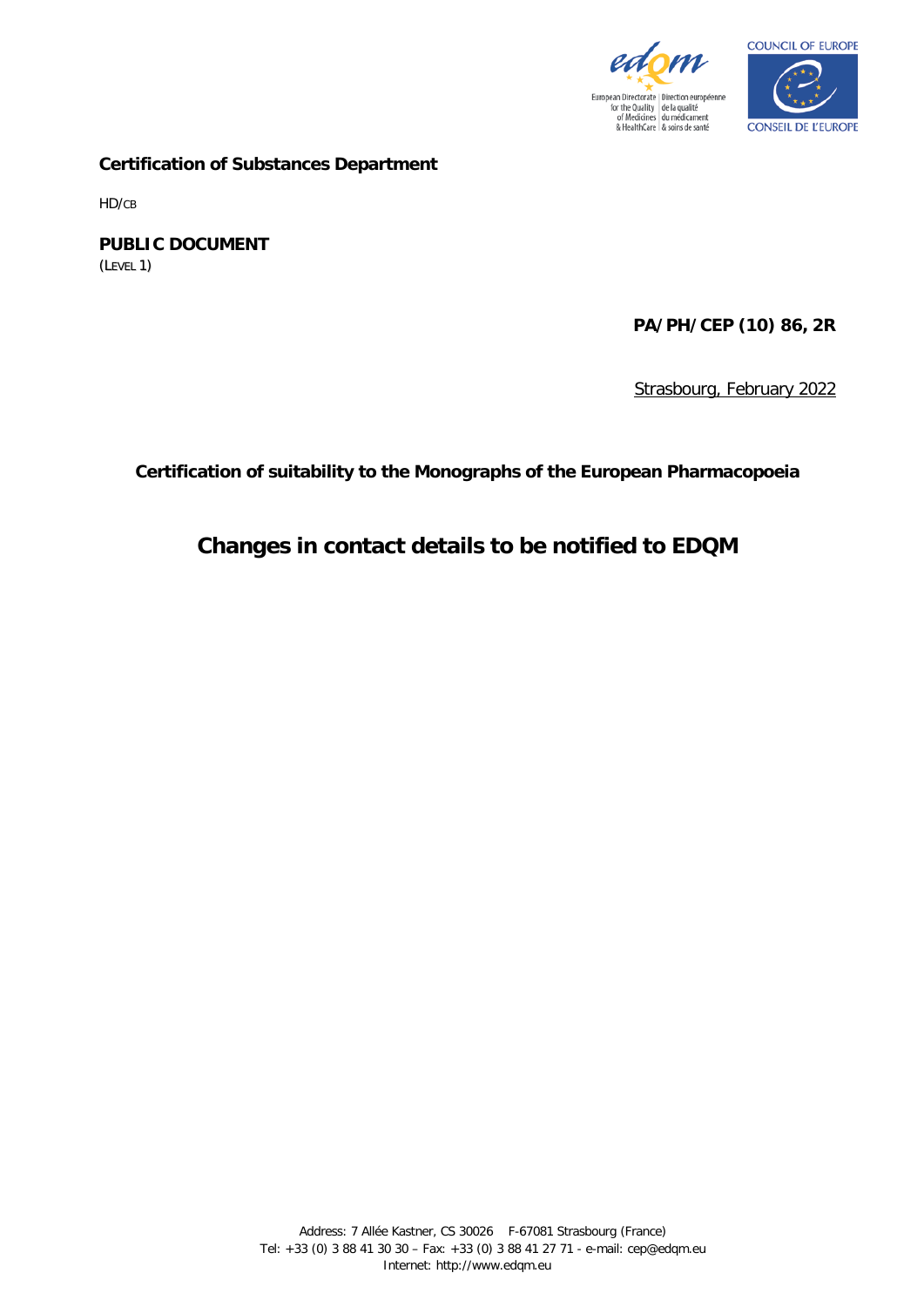## **Revision history of the document**

| Revision N° | Date           | Reason                                                                                                          |
|-------------|----------------|-----------------------------------------------------------------------------------------------------------------|
| 1R          | September 2015 |                                                                                                                 |
| 2R          | February 2022  | Update the section 2. How to proceed, to reinforce the use of<br>the form "Change of contact details for a CEP" |